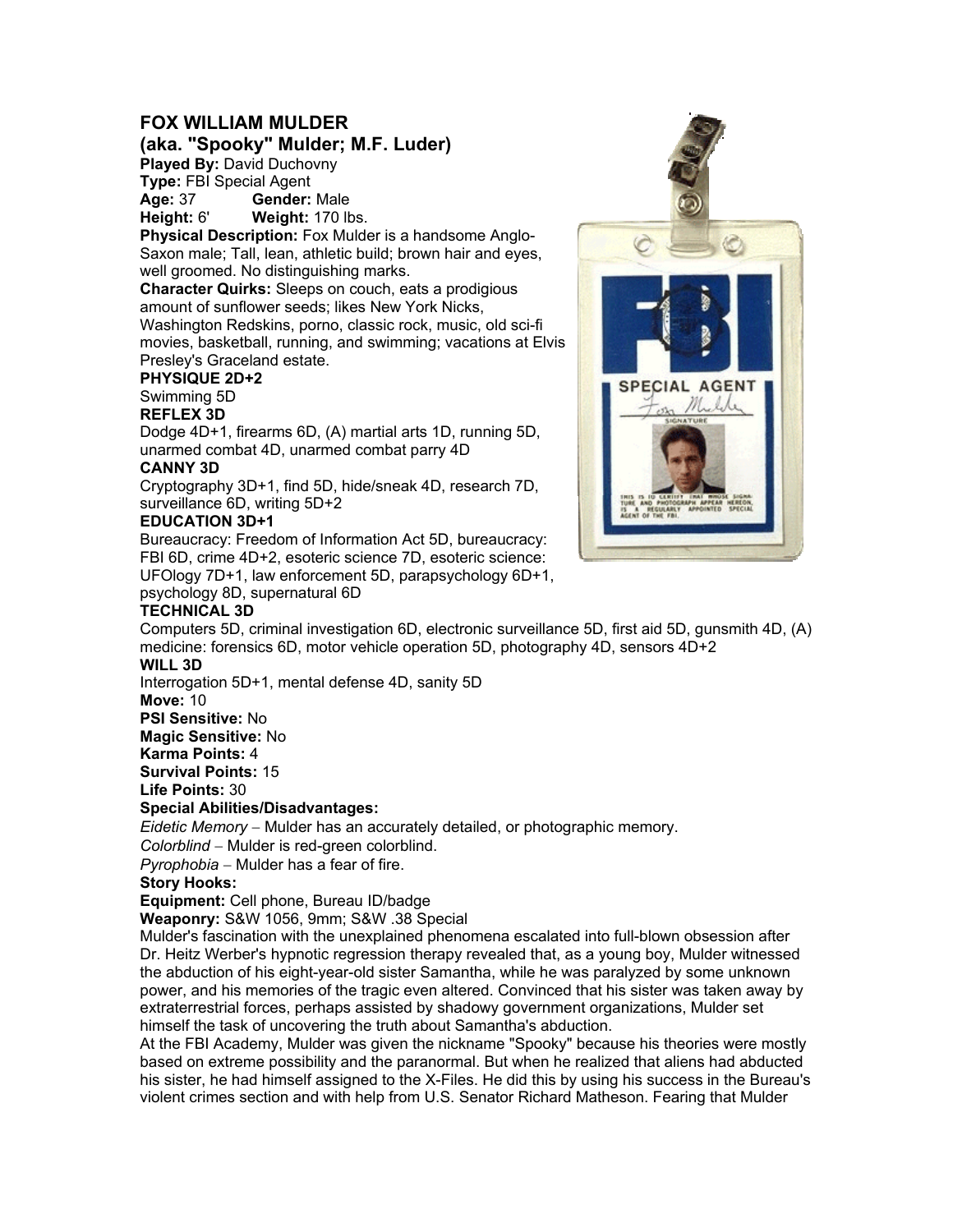would expose them, the Syndicate had Mulder assigned a partner, Special Agent Dana Scully. Over the years Mulder has gained many allies as Informants and many enemies in his search for the truth. His inquiry into the government conspiracy has revealed some dark secrets. While investigating the murders of identical doctors he was summoned home on a family emergency, where a woman arrived claiming to be Samantha Mulder. He was convinced it was really her, only later did he discover, after she was killed by the alien bounty hunter, that she was an alienhuman clone.

When Mulder received the encoded Department of Defense files on UFO's it was revealed that his father William played a vital role in the Syndicate, and in Samantha's abduction. The government instead of the aliens may have abducted her as Mulder once thought. William again summoned Mulder to his home, only before William could tell Mulder anything, he was shot dead by Krycek. William's last words to his son were "Forgive me." Later on, Mulder found an old picture of William and in the picture was also Deep Throat and Cancer Man. It also came out that William was forced to choose between Mulder and Samantha as to who would be taken that night.

Mulder was now out not only for the truth...but for vengeance against all that has happened to him...and his family.

He found conclusive evidence that his sister was abducted by the conspiracy from Jeremiah Smith. Jeremiah had led Mulder to a farming community where clones of the eight-year-old Samantha lived and harvested flowers and bees. This gave him new hope that the real Samantha was still alive.

During his search he was taken to Tunguska, Siberia with Krycek in order to track the contacts of a diplomatic pouch containing a meteor fragment. A fragment that carried the deadly Black Cancer within it. While in Tunguska both him and Krycek had been captured and taken to a prison like camp. Krycek was welcomed, while Mulder was imprisoned..... and infected with the Black Cancer. Infected, and then cured as part of an experiment the Russian government was conducting. Mulder escaped finally with Krycek but the two were separated and Krycek, the man that murdered Mulder's father, escaped his grasp once again.

In 1997 Mulder discovered that for a decade, the government had orchestrated a hoax in order to make Mulder believe in the existence of extraterrestials. "They invented you." he was told. The hoax was so elaborate that they abducted Scully and implanted an inoperable cancer in her to make him believe. When she told him of this, he took the news hard. All his life he thought he was searching for the ultimate truth. A truth that needed to be uncovered. But all he was looking for was a lie, a lie that his search for cost the lives of many. Scully's life hung in the balance. It was news and revelation enough to make him want to kill himself......and he came but a trigger pull away from doing so. He was stopped when he realized he was being watched. When he confronted the man, a gunfight ensued in which he killed the spy. Mulder pretended to be dead till

he could find out the truth of what was going on. Scully helped in the deception.

Once Mulder was revealed as being alive....he continued on in his research of the X-Files. He was then led to a wheelchair bound woman named Cassandra Spender. She claimed to have been abducted by aliens and believed something wonderful was to happen soon. Truth was, the people she knew that had the same beliefs were brutally killed by unknown persons without faces.

These deaths caught the interest of Krycek, who went against who he was working with at the time, and took a boy from the scene of the deadly murders. A teenage boy that could unlock much about the Black Cancer. But Krycek was doubled crossed by Mulder's latest informant Marita. Because of this Krycek went to Mulder and told him how unstable things have become. Warned him the dangers ahead. The last thing Krycek did was kiss Mulder on the cheek, as with Russian custom, and then told Mulder in Russian "Good luck my friend."

The teenager he had taken was drawn to the same place as Cassandra Spender. Scully believed in what the woman was saying and followed her to sight where many other abductees had gathered. As Scully later recounts through hypnosis, Cassandra was abducted again.

This posed a problem, Cassandra Spender happened to be the mother of another FBI agent. Agent Jeffery Spender did not like Mulder poking his nose into his mother's business. Mostly because of Mulder's reputation. When she disappeared, Spender when out for blood. Little did Mulder know, Spender happened to be the son of Cancer Man.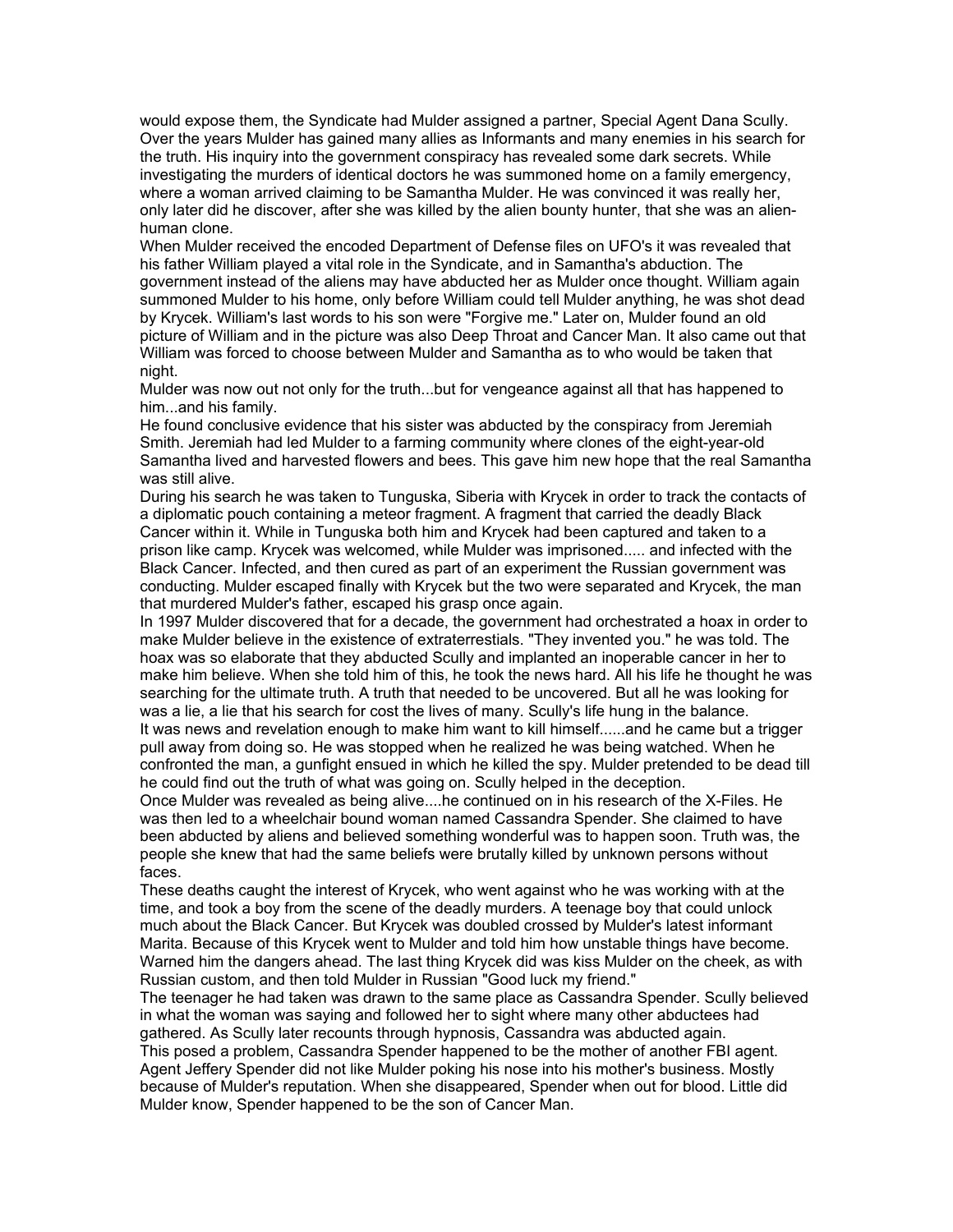A break came when a young boy who displayed psychic ability was presented before Mulder. Mulder was assigned to protect the boy and discover who was trying to kill him. Mulder believe that the boy held the key to the truth.

While investigating the crimes, another agent was assigned to help. Agent Diana Fowley was an old flame of Mulder. It was never explained just how deep the relationship was.

Cancer Man decided that enough was enough. First he shot Diana, but not killed her, and took the boy. After he delivered the boy to the Syndicate he went to Mulder's basement office......and burned it to the ground. Along with all of the X-Files. At seeing the destruction, all Mulder could do was hold Scully in disbelief.

They were taken off the X-Files and reassigned a new Assistant Director. But the X-Files where reopened. And Agent Spender and an Agent Diana Fowley were assigned to the X-Files. Despite being re-assigned, Mulder has continued his quest for the truth in the X-Files. Many times going behind the backs of his superiors. The only truth discovered so far is this. Yes, Mulder does have a bedroom, but he filled it with boxes of files and information. In doing so he forced himself to sleep on the couch. But due to circumstances surrounding an investigation into Area 51, Mulder might now have a bedroom complete with a four-post bed, huge duel speaker radio, and mirrored ceiling. But that fact has yet to be confirmed...except for the look on Mulder's face as he checked the number on his apartment door to make sure he had the right apartment.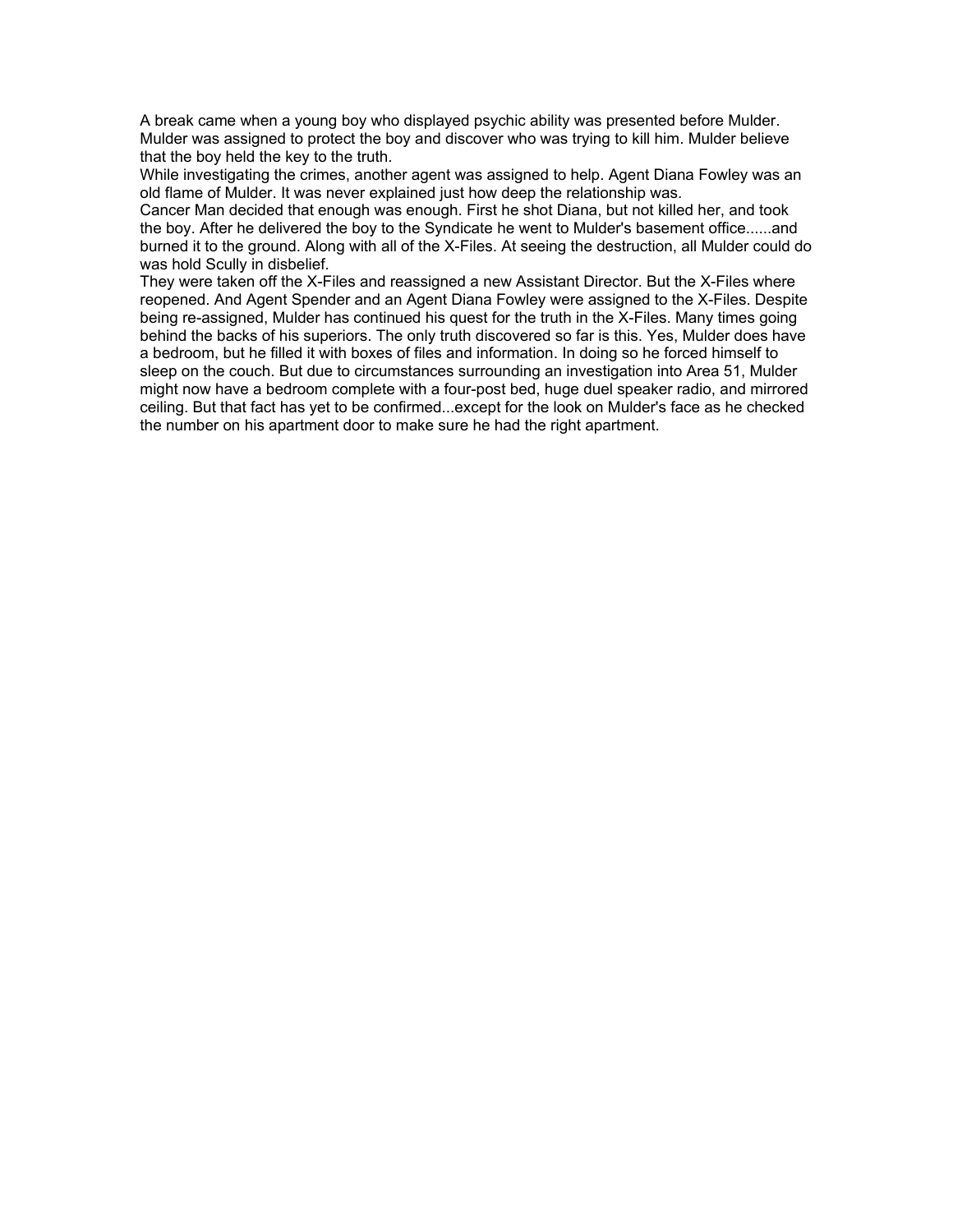## **DANA KATHERINE SCULLY, M.D.**

**Played By:** Gillian Anderson

**Type:** FBI Special Agent/Forensic Pathologist **Age:** 35 **Gender:** Female

**Height:** 5'3" **Weight:** 110 lbs.

**Physical Description:** Dana Scully is a healthy and attractive Anglo-Saxon woman with shoulder length red hair; pale skin; lean, muscular body; and green eyes; Small abduction scar at base of neck.

**Character Quirks:** Believes in the Absolute of Science. Nonpracticing Catholic. Does not believe in the supernatural. Honest. Slightly jealous of Mulder's female liaisons.

# **PHYSIQUE 2D+2**

## Lifting 3D+1

**REFLEX 2D+2** 

Dodge 4D, firearms 7D, (A) martial arts 1D, unarmed combat 5D, unarmed combat parry 5D

### **CANNY 3D**

Find 5D+1, research 5D, research: medical databases 5D+2, surveillance 6D, writing 5D+2

### **EDUCATION 3D**

Anthropology 3D+2, bureaucracy: FBI 5D+2, business 4D, crime 4D+1, esoteric science 6D+1, history 4D, law enforcement 5D, parapsychology 5D, psychology 4D, supernatural 4D+2



### **TECHNICAL 3D**

Biology 4D+2, chemistry 4D, chemistry (biochemistry) 5D, computers 4D+2, criminal investigation 6D, electronic surveillance 6D+2, first aid 8D, (A) medicine: forensic pathology 8D, photography 4D, sensors 4D+2

### **WILL 2D+2**

Interrogation 5D, mental defense 3D+2, sanity 6D+1

**Move:** 10

**PSI Sensitive:** Yes

**Magic Sensitive:** No

**Karma Points:** 3

**Survival Points:** 12

**Life Points:** 29

#### **Special Abilities/Disadvantages:**

*Bad Sight* − Scully is farsighted and needs to wear glasses for up close work.

*Ophiophobia* − Scully has a fear of snakes.

**Equipment:** Cell phone, Bureau ID/badge

**Weaponry:** S&W 1056, 9mm

Dana Scully went to Medical school, but against her father's wishes decided to go into the FBI. Once there she was given the assignment of being Agent Fox Mulder's partner. She was to keep taps on Mulder and "debunk" his work using her logical and scientific views.

When Mulder was taken hostage, Deep Throat confronted her and said that she could provide the means to save Mulder. Scully used her medical background and with help from Deep Throat gained her way into a secrete project called "Purity Control." Once there she took an alien hybrid fetus as the payment for Mulder's life. At the delivery, Deep Throat took her place in giving the people the fetus. They returned Mulder but shot Deep Throat, killing him. He died in Scully's arms. His last words being "Trust No One."

When the X-Files shut down in 1994, Scully was reassigned to a teaching position in Quantico. There she still helped Mulder in his continuing search for the truth. In this search she was abducted by Duane Barry and taken to Skyland Mountain. Mulder tried to rescue her, but was stopped by Krycek. Once they got to Skyland Mountain, she disappeared, and presumed dead. A month later she was discovered at a hospital, she was in a deep coma. When she woke, she had